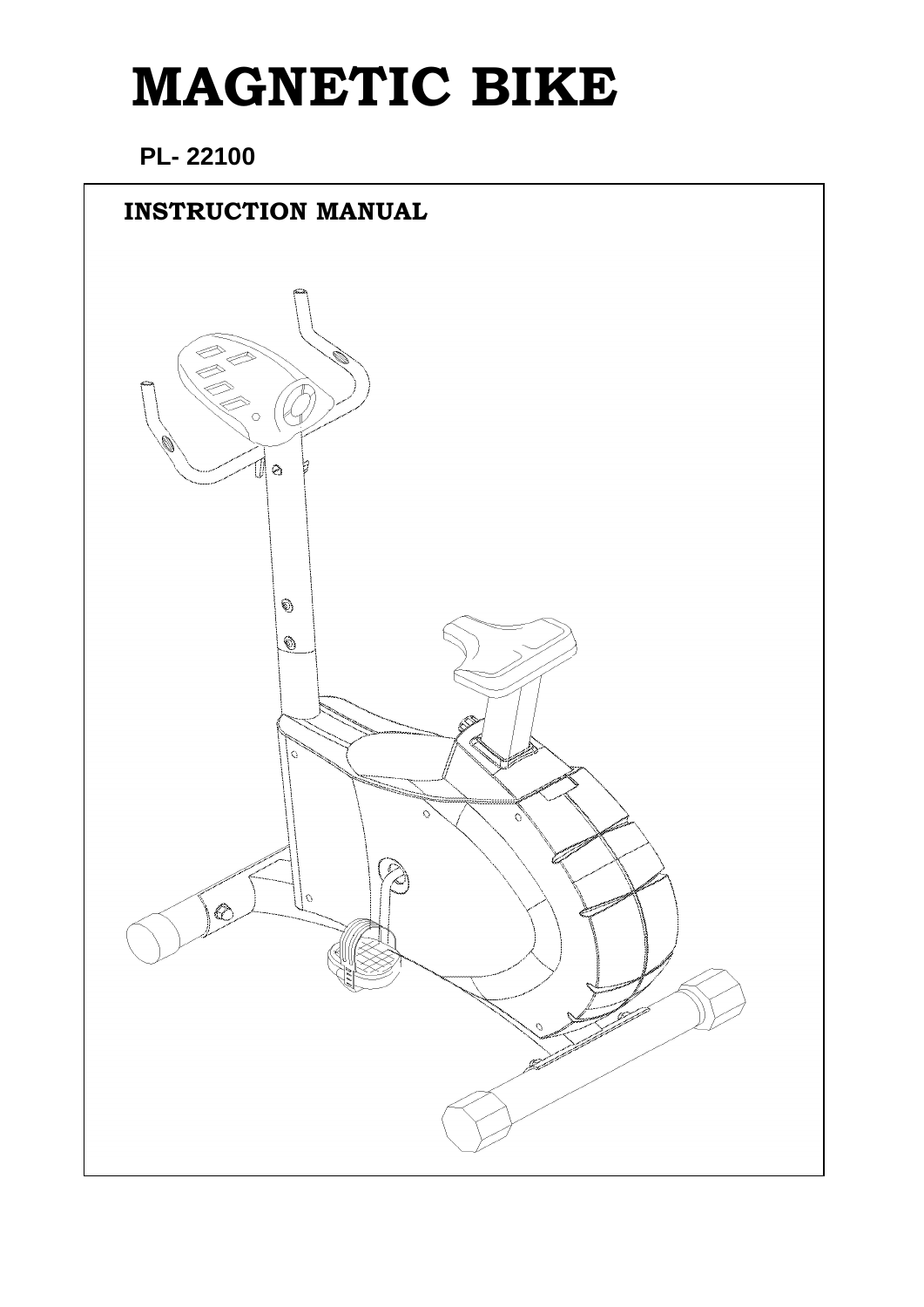## **IMPORTANT SAFETY NOTICE**

#### **PRECAUTIONS**

This exercise machine is built for optimum safety. However, certain precautions apply whenever you operate a piece of exercise equipment. Be sure to read the entire manual before you assemble or operate your machine. In particular, note the following safety precautions:

- **1. Keep children and pets away from the machine at all times. DO NOT leave children unattended in the same room with the machine.**
- 2. Only one person at a time should use the machine.
- 3. If the user experiences dizziness, nausea, chest pain, or any other abnormal symptoms, STOP the workout at once. CONSULT A PHYSICIAN IMMEDIATELY.
- 4. Position the machine on a clear, leveled surface. DO NOT use the machine near water or outdoors.
- 5. Keep hands away from all moving parts.
- 6. Always wear appropriate workout clothing when exercising. DO NOT wear robes or other clothing that could become caught in the machine. Running or aerobic shoes are also required when using the machine.
- 7. Use the machine only for its intended use as described in this manual. DO NOT use attachments not recommended by the manufacturer.
- 8. Do not place any sharp object around the machine.
- 9. Disabled person should not use the machine without a qualified person or physician in attendance.
- 10. Before using the machine to exercise, always do stretching exercises to properly warm up.
- 11. Never operate the machine if the machine is not functioning properly.
- 12. The equipment has been tested and certified to EN957 under class HC. Suitable for domestic, home use only. Maximum weight of user is 100kg. Breaking is speed dependent。

**WARNING: BEFORE BEGINNING ANY EXERCISE PROGRAM, CONSULT YOUR PHYSICIAN. THIS IS ESPECIALLY IMPORTANT FOR INDIVIDUALS OVER THE AGE OF 35 OR PERSONS WITH PRE-EXISTING HEALTH PROBLEMS. READ ALL INSTRUCTIONS BEFORE USING ANY FITNESS EQUIPMENT.** 

**SAVE THESE INSTRUCTIONS.**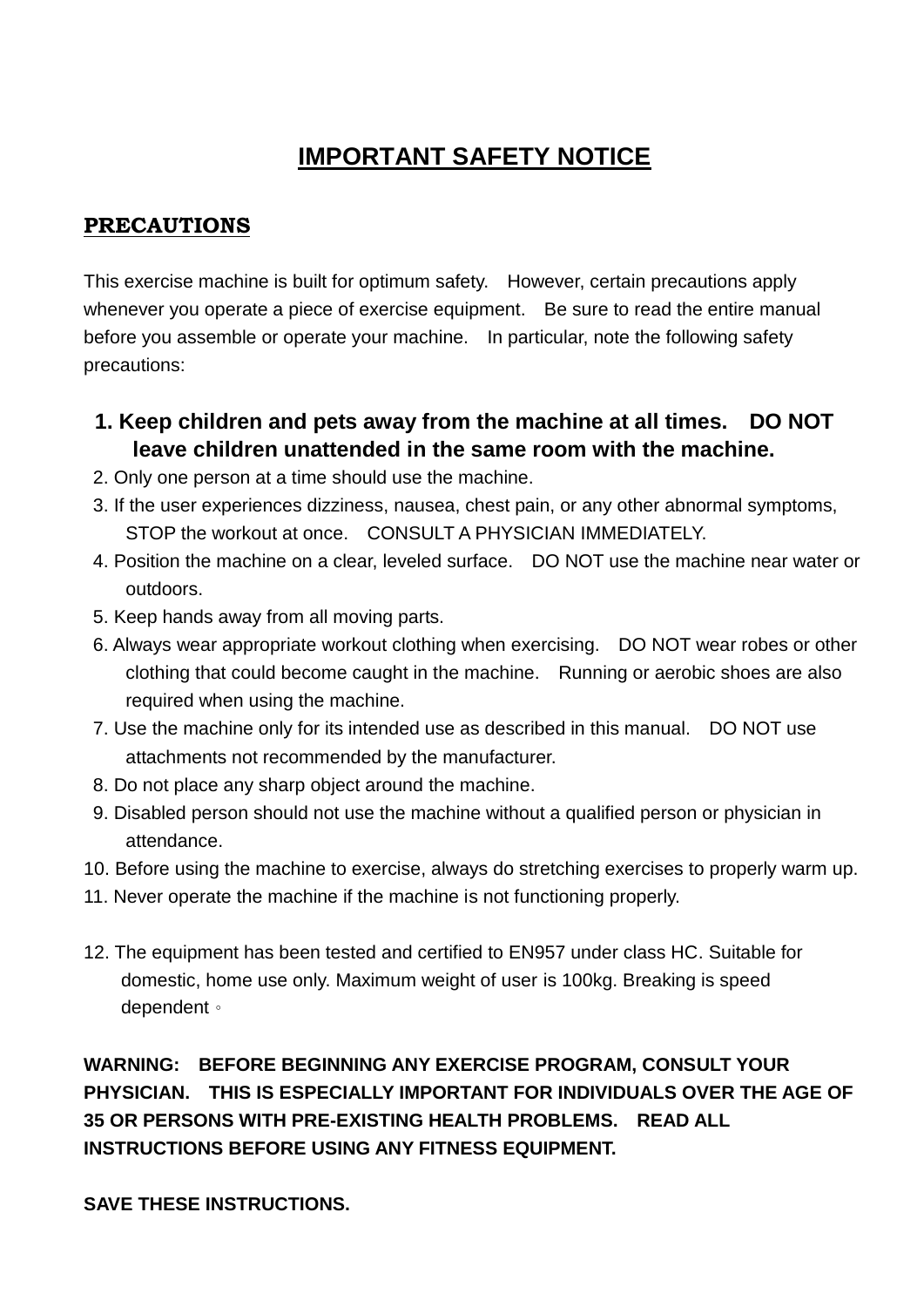### **EXPLODED DIAGRAM**

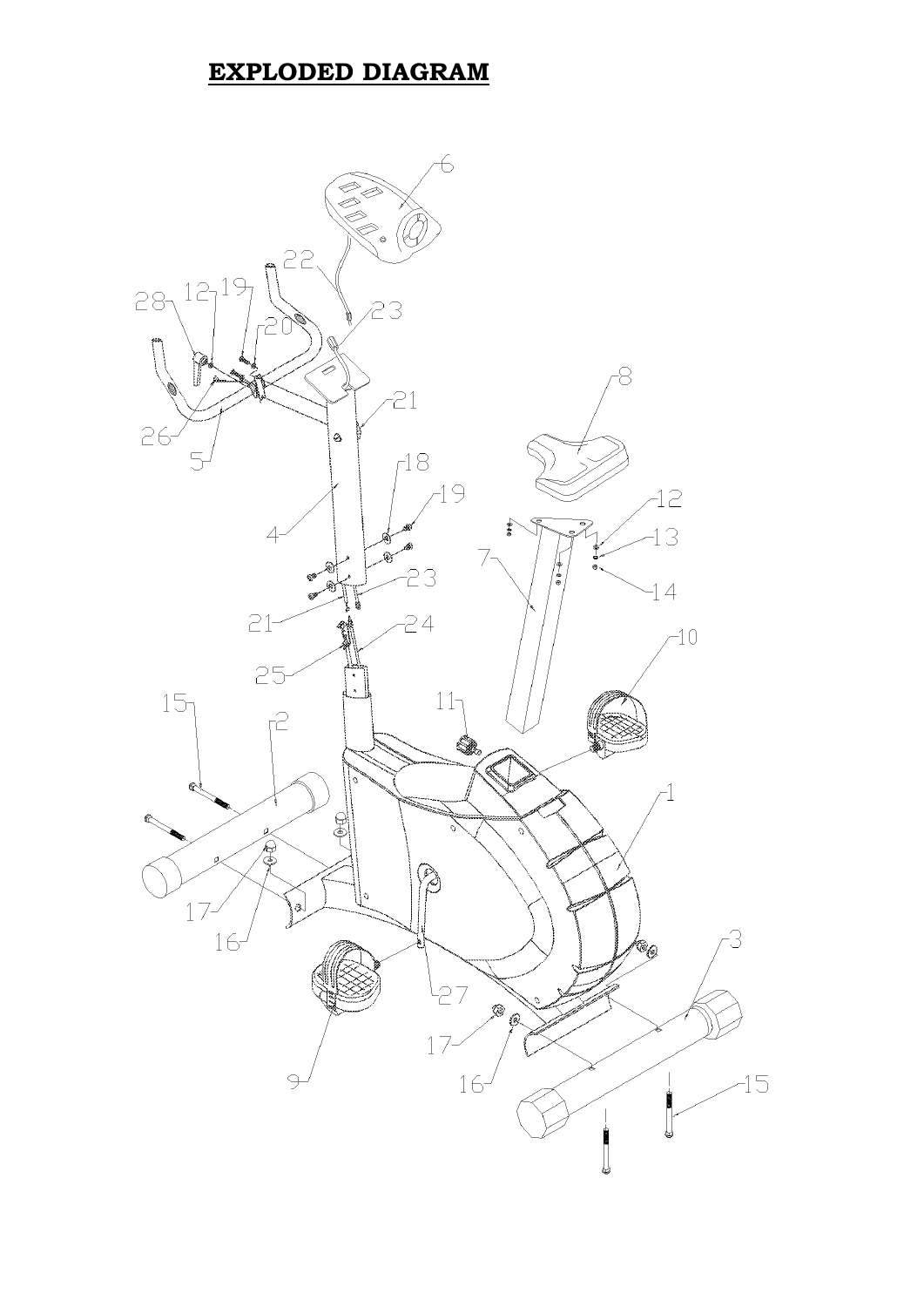#### **PARTS LIST**

| <b>NO</b>                | <b>DESCRIPTION</b>                 | Q'TY  |
|--------------------------|------------------------------------|-------|
| 1                        | Main Body                          | 1 PC  |
| $\overline{2}$           | <b>Front Stabilizer</b>            | 1 PC  |
| 3                        | <b>Rear Stabilize</b>              | 1 PC  |
| $\overline{\mathcal{A}}$ | <b>Front Post</b>                  | 1 PC  |
| 5                        | Handlebar w/Grip                   | 1 PC  |
| 6                        | Computer                           | 1 PC  |
| $\overline{7}$           | <b>Seat Post</b>                   | 1 PC  |
| 8                        | Seat                               | 1 PC  |
| 9                        | Left Pedal                         | 1 PC  |
| 10                       | <b>Right Pedal</b>                 | 1 PC  |
| 11                       | <b>Adjustment Knob</b>             | 1 PC  |
| 12                       | #16 Flat Washer                    | 4 PCS |
| 13                       | <b>Spring Washer</b>               | 3 PCS |
| 14                       | Nylon Lock Nut                     | 3 PCS |
| 15                       | M10x80mmCarriage Bolt              | 4 PCS |
| 16                       | +25 Curve Washer                   | 4 PCS |
| 17                       | M10 Domed Nut                      | 4 PCS |
| 18                       | +28 Curve Washer                   | 4 PCS |
| 19                       | M8 X 20mm Bolt                     | 6 PCS |
| 20                       | +20 Curve Washer                   | 2 PCS |
| 21                       | Tension Knob w/Upper Tension Cable | 1 PC  |
| 22                       | <b>Upper Computer Wire</b>         | 1 PC  |
| 23                       | Middle Computer Wire               | 1 PC  |
| 24                       | Lower Computer Wire                | 1 PC  |
| 25                       | <b>Lower Tension Cable</b>         | 1 PC  |
| 26                       | <b>Hand Pulse Wire</b>             | 1 PC  |
| 27                       | Crank Arm                          | 1 PC  |
| 28                       | L Type Knob                        | 1 PC  |
|                          |                                    |       |
|                          |                                    |       |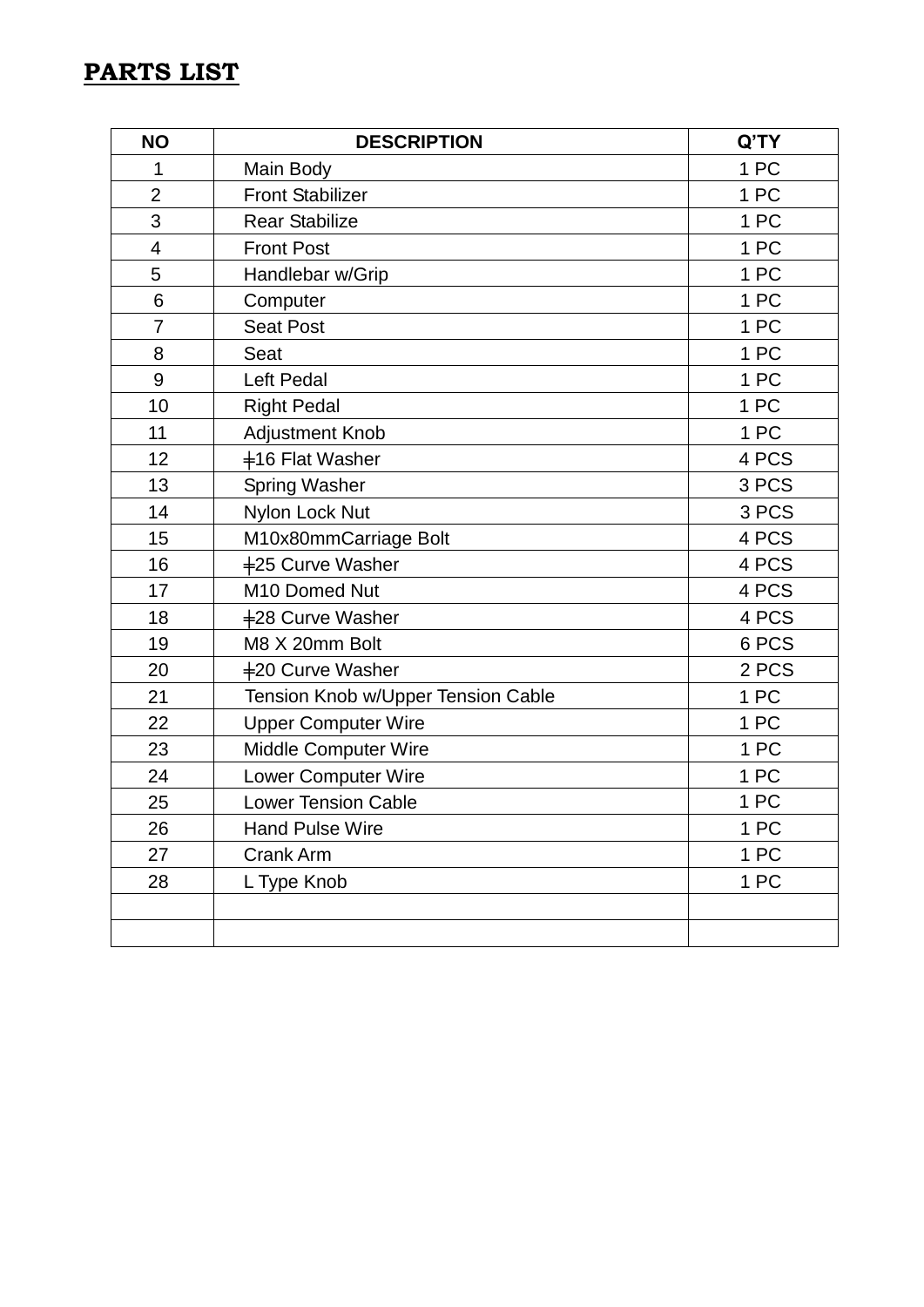# **HARDWARE PACKING LIST**

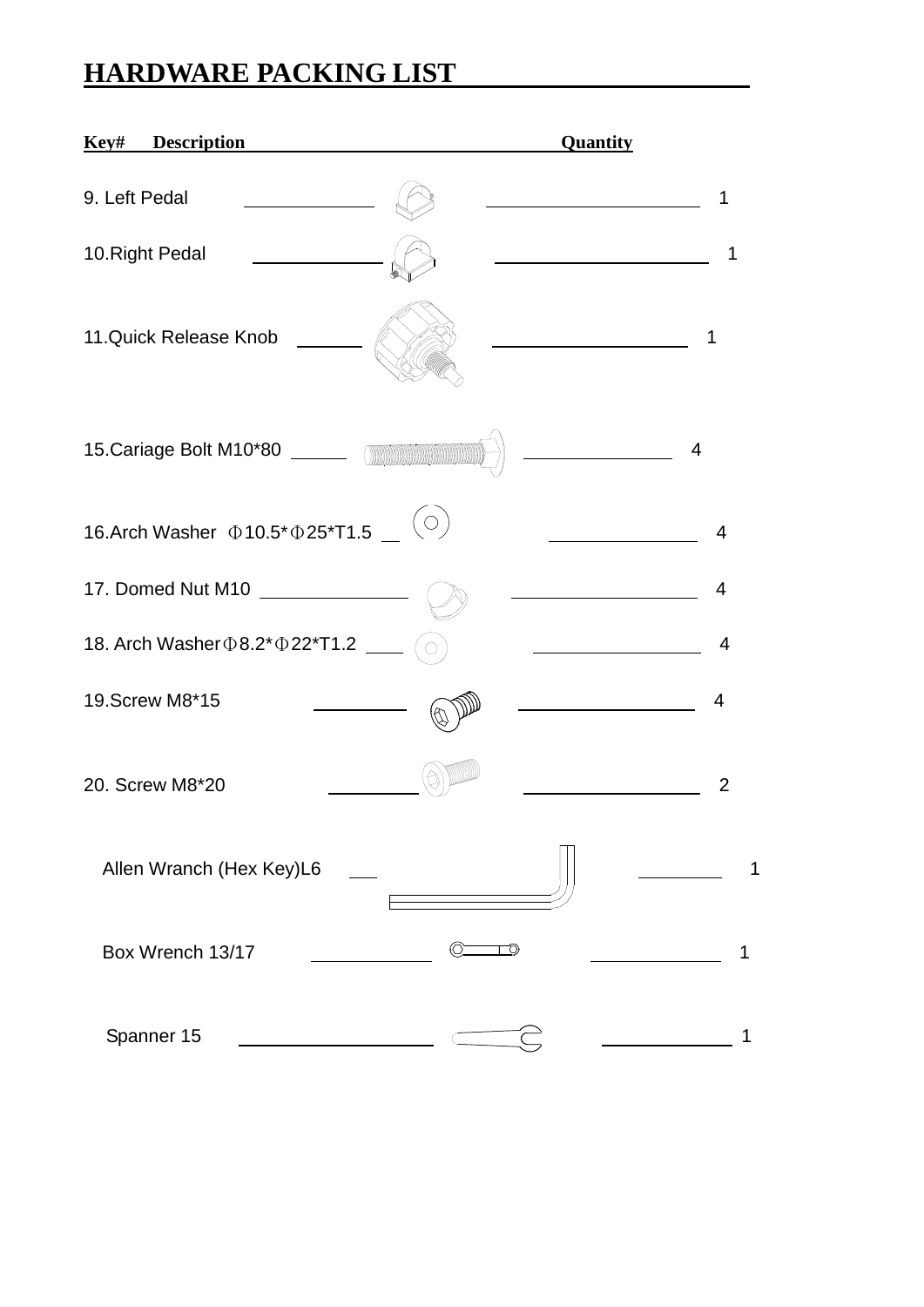#### **ASSEMBLY STEPS**

1. Attach the Front Stabilizers (2) and the Rear Stabilizer (3) to the Main Body (1), using 4 sets of M10x80mm Carriage Bolts (15), Washers (16) and Domed Nuts (17).



2. Take the Front Post (4) and join the Middle Computer Wire (23) with Lower Computer Wire (24). Release the Tension Knob (21) from the Front Post (4) and connect the Upper Tension Cable (21) to the Lower Tension Cable (25). (\* Please read next note\*). Tighten with 4 sets of M10 X 20mm Bolts (19) and  $\pm$ 28 Curve Washers (18).



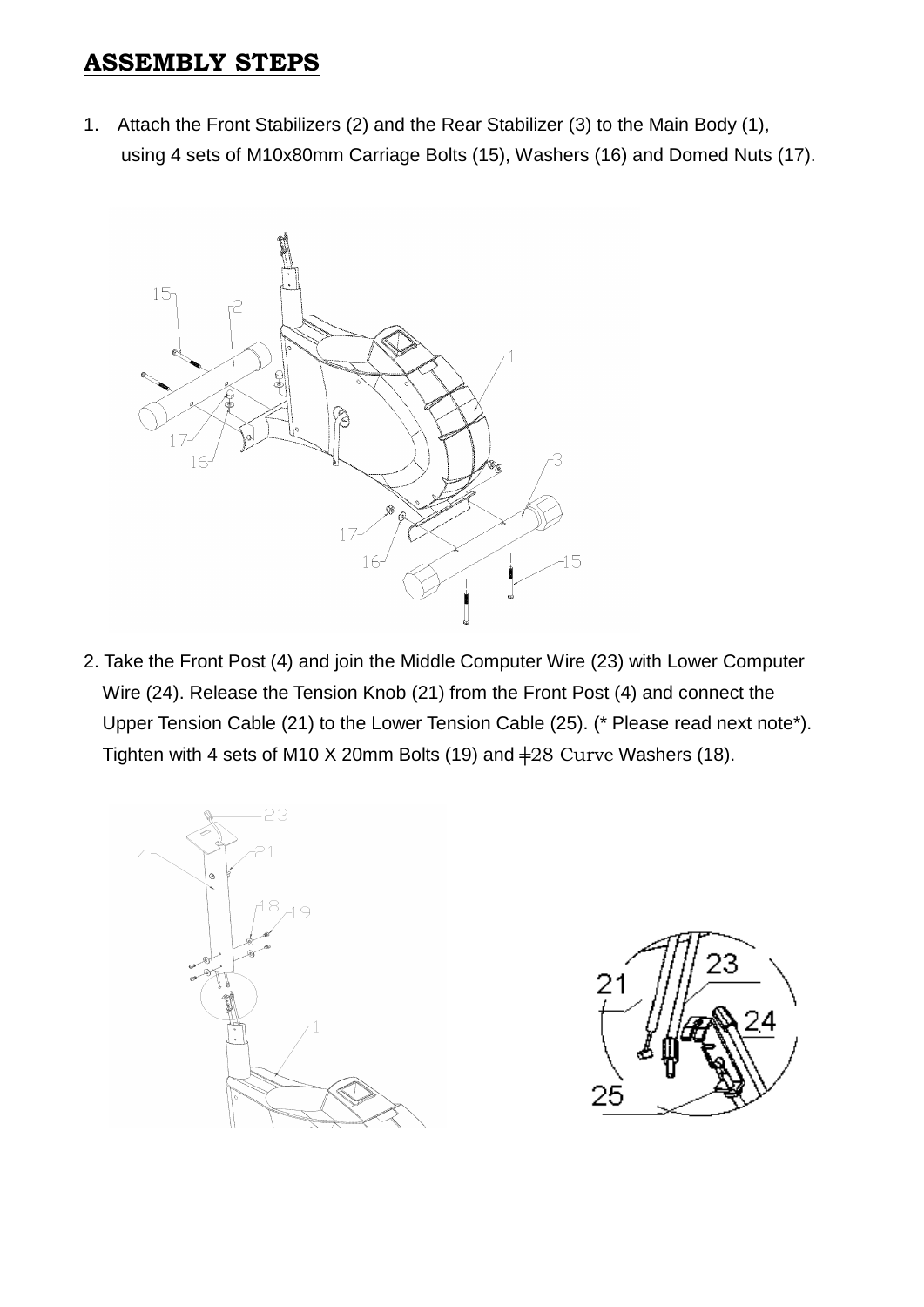### **NOTE FOR CONNECTING CABLES AND WIRES**

**Please follow the steps to assemble the cable and wire. This is main doing when assembly handlebar post with main body.** 





**Pull a little hard to let the copper End of upper cable jump over the Saddle then to the hole.**



Step a. Prepare to connect cable and Step b. Slide the cable wire into the slot of **Computer wire. Maybe need a wire connector of the joint bracket.**  Friend to hold the Handlebar **Pull up to let the casting stud end of Post. The cable wire fixed in the loop of connector.** 



**Step c. Put the connecting cable wire** Step d. Fix the salience of the copper end<br>Into the slot of the ioint bracket. Of the upper cable into the fixing Of the upper cable into the fixing hole of the joint bracket.



**Step e. Connect the upper computer wire Step f. Make sure the cable and wire were** 



with the lower computer wire. Push right connected. Carefully put back **together to be whole piece. whole set inside tube before assembly.**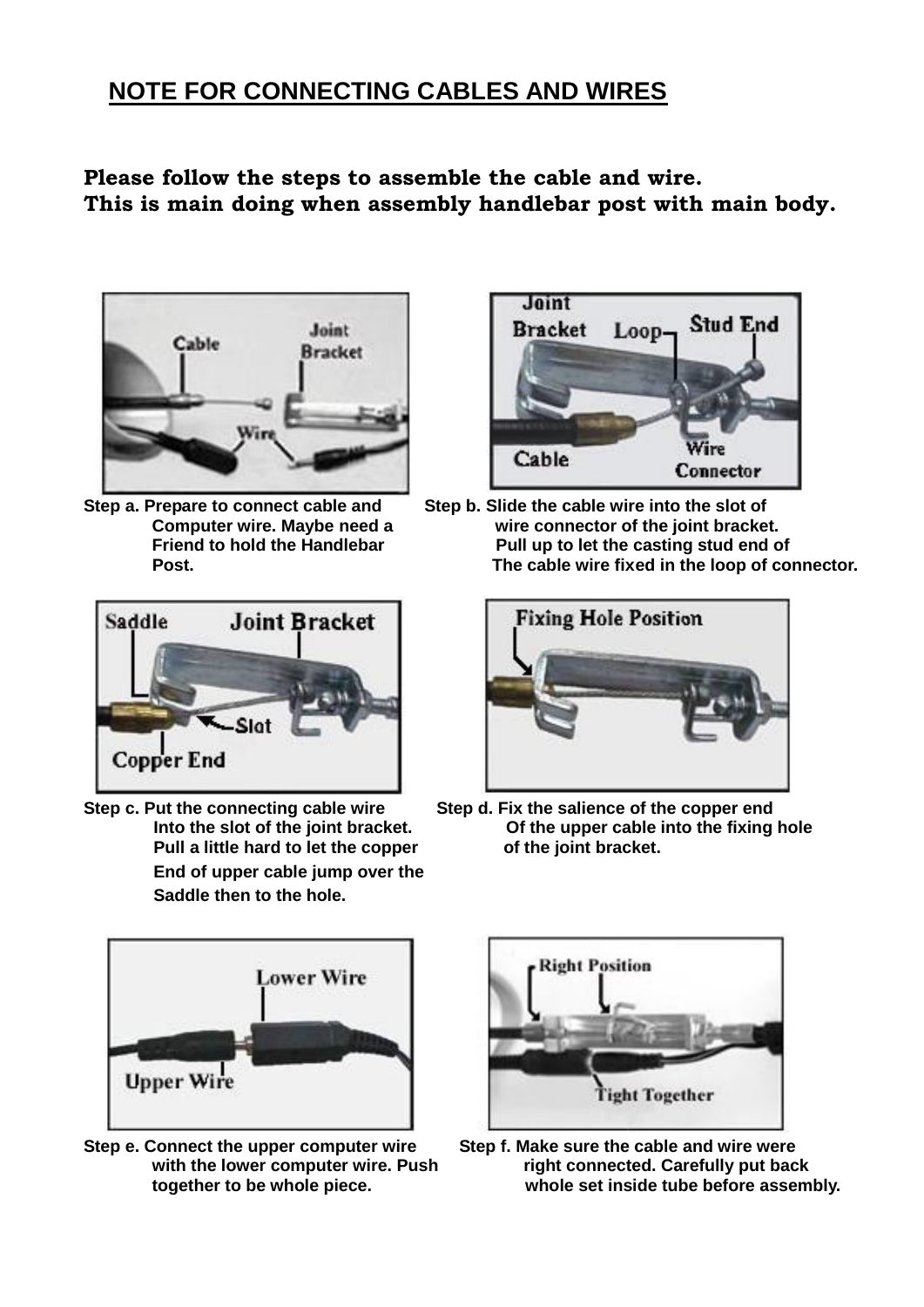3. Fix the Handlebar (5) to the Front Post (4) and tighten with 2 sets of M10x20 (19) and Arc Washers (20)., then use a L type knob(28) to tight the handlebar(5).



4. Fix the Seat (8) to the Seat Post (7) using 3 sets Nylon lock Nuts (14) and Washers (13) & (12), then insert into the Main Body (1). Line up the holes and secure the seat in position with the Adjustment Knob (11). The Correct height for the seat can be adjusted after the bike is fully assembled.